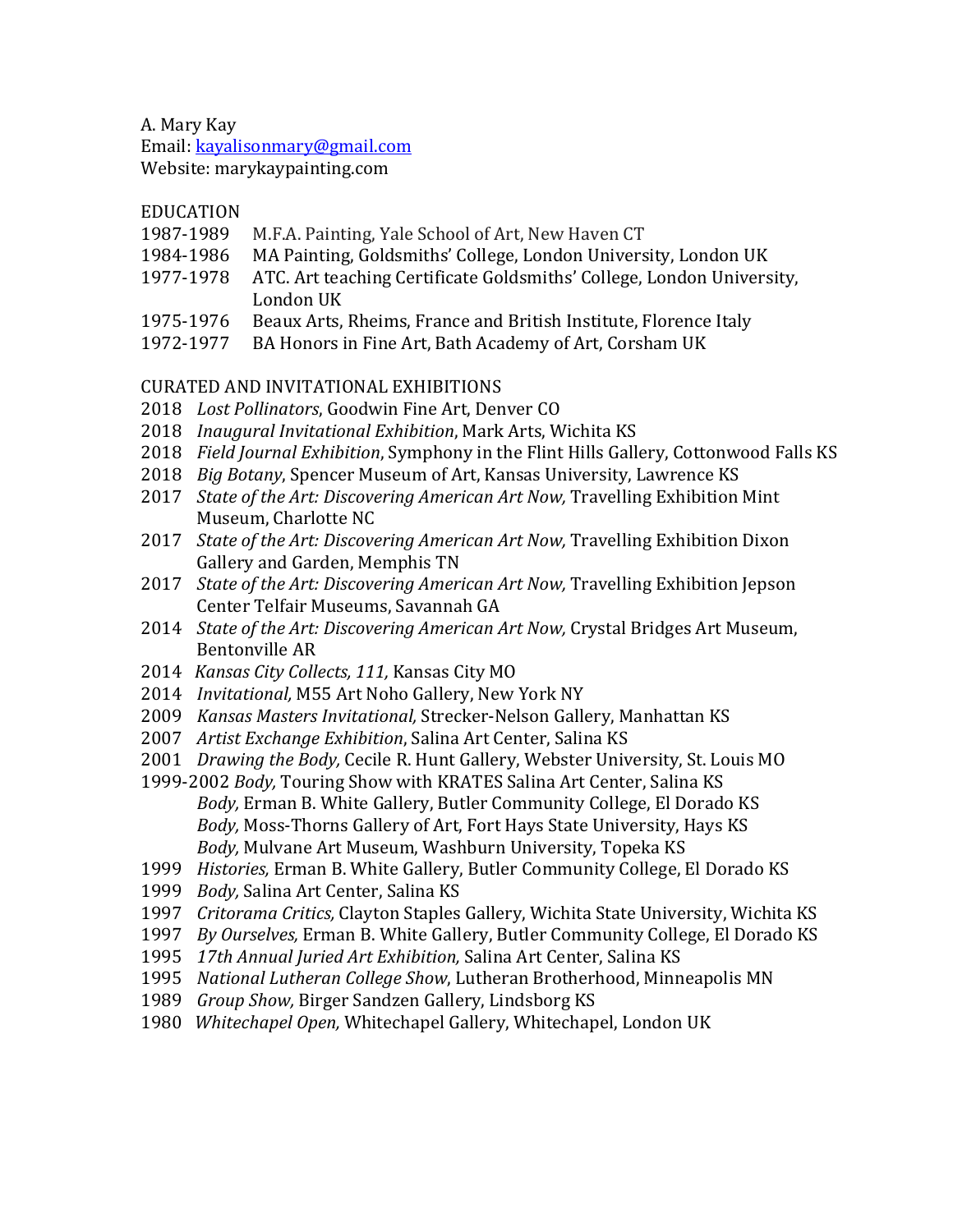#### SOLO EXHIBITIONS

- 2014 *Taxonomies*, The Land Institute, Salina KS
- 2011 *Mary Kay Paintings*, Emprise Bank, Fort Hays KS
- 2005 *Nature Remains*, Mallin Gallery, Kansas City Artists Coalition, Kansas City MO
- 2003 ReCollection: Nature Remains, Salina Art Center, Salina KS
- 1999 *Triptychs from the Landscape*, Sandzen Gallery, Lindsborg KS
- 1999 Sabbatical Paintings and Collages, Mingenback Art Center, Bethany College, Lindsborg KS
- 1997 *The Grieving Series*, Hesston College, Hesston KS
- 1993 *Paintings Mary Kay*, Knox College Center for the Fine Arts, Galesburg IL
- 1992 *Paintings Mary Kay, Stringer Fine Arts Center, Hutchinson Community* College, Hutchinson KS
- 1992 *Contemporaries VI*, The Wichita Center for the Arts, Wichita KS
- 1989 Mary Kay Recent Work, Mingenback Art Center, Bethany College, Lindsborg KS

# TWO PERSON EXHIBITIONS

- 2014 *Wonder*, Mary Kay & Frank Shaw, Chapman Gallery, Kansas State University, Manhattan KS
- 1013 *Two Painters, Erman B. White Gallery, Butler Community College, Eldorado KS*
- 2008 Mary Kay/Rebecca Morales Recent Work, Grand Arts, Kansas City MO
- 2008 Collected & Uncollected Thoughts, Moss-Thorns Gallery of Art, Fort Hays State University, Hays KS
- 1998 Prairie Festival Show, The Land Institute, Salina KS
- 1997 *Recent Work of Mary Kay & Frank Shaw, Clayton Staples Gallery, Wichita* State University, Wichita KS
- 1991 *What is Here,* Mary Kay and Frank Shaw Art Salina Center, Salina KS
- 1990 Mary Kay and Frank Shaw Two Person Show, Prairie Festival, Land Institute, Salina KS
- 1984 *Two Painters, Advanced Graphics, London UK*

# EDUCATION RELATED EXHIBITIONS

- 1989 *M.F.A. Thesis Show,* University Art and Architecture Gallery, Yale University, New Haven CT
- 1988 Returning Students Show, University Art and Architecture Gallery, Yale University, New Haven CT
- 1988 *Teaching Assistants Show,* Yale Summer School of Music and Art, Norfolk CT
- 1988 *Graduate Prints and Drawings*, Yale Summer School of Music and Art, Norfolk CT
- 1986 MA Shows Goldsmiths' College London University, London UK
- 1978 ATC Artists Show Goldsmiths' College London University, London UK
- 1977 *BA Show Bath Academy of Art Corsham, Wiltshire UK*

# **COMMISSIONS**

2018 *Seasons* KU Medical School, Salina KS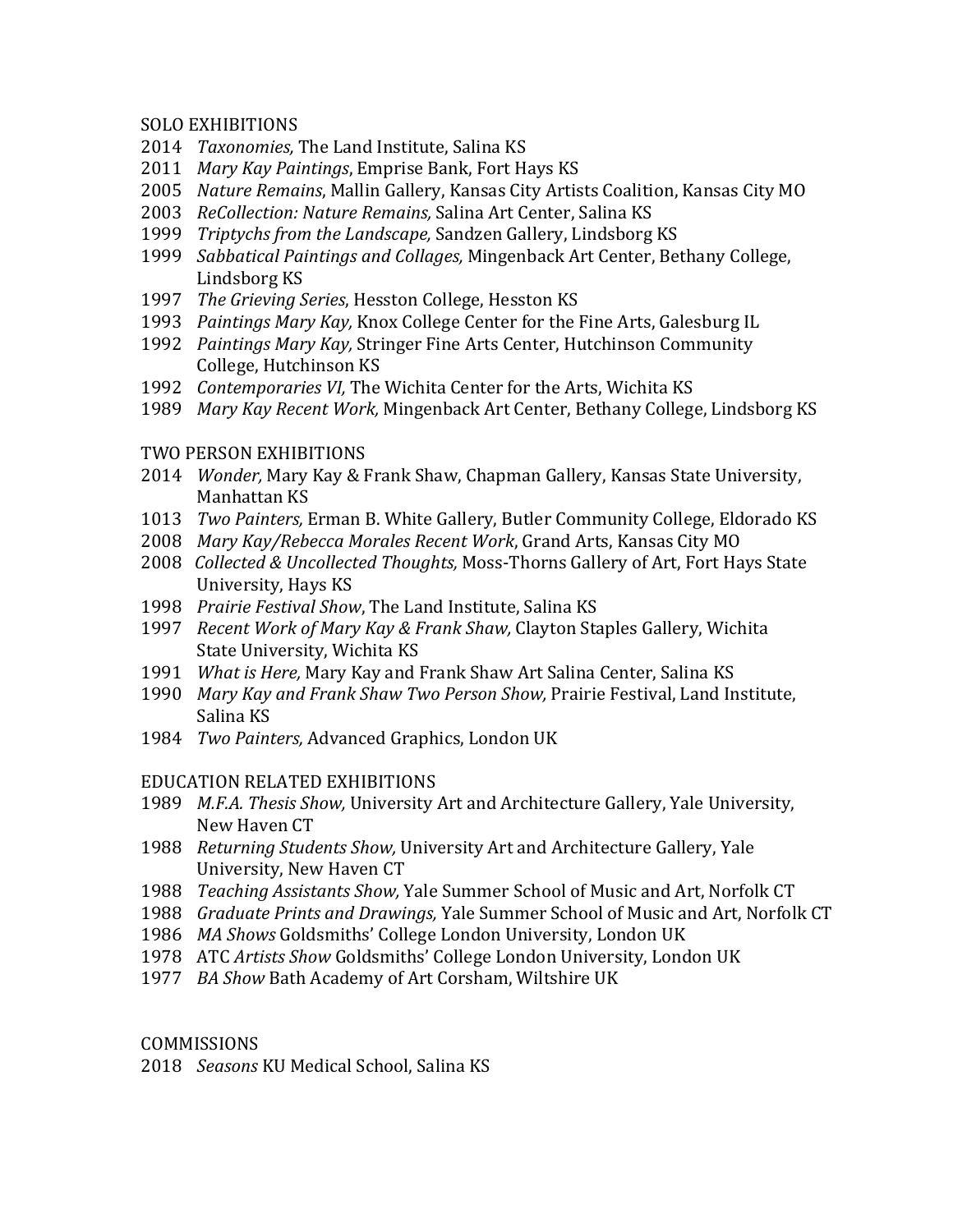#### LECTURES, GALLERY TALKS & PANELS

- 2018 Commissioned Artists Panel Presentation, KU School of Medicine, Salina KS
- 2018 *Big Botany*, Presentation for Friends of the Museum, Spencer Museum, Lawrence Kansas
- 2018 *Big Botany Symposium,* Spencer Museum, University of Kansas, Lawrence KS
- 2016 *Fun Problems with Smart People: Problems and Provocations*: Reader for Grand Arts Book Launching, Nelson Atkins Museum of Art, Kansas City MO
- 2015 *PechaKucha:Reflections on Place: Finding Location in Kansas through Painting,* Art Chatter, Wichita Art Museum, Wichita KS
- 2014 *Wonder: Reflections on Place, Slide Lecture* Mark A Chapman Gallery Kansas State University, Manhattan KS
- 2014 *Taxonomies: Artist Presentation Prairie Festival Land Institute, Salina KS*
- 2011 *Reflections on Place: Finding Location Through Painting Slide Lecture, KU Art* History Department, Spencer Museum, Lawrence KS
- 2006 *Artists Exchange*, Artist Mentor, Salina Arts Center, Salina KS
- 2004 *William Kentridge Felix in Exile Gallery Talk* Salina Arts Center, Salina KS
- 2003 *Nature Remains Gallery Talk,* Salina Art Center, organized for The Land Institute's Prairie Festival, Salina KS
- 2003 *ReCollection: Nature Remains Panel Discussion* with Terry Evans and Saralyn Reece Hardy, Salina Art Center, Salina KS
- 2000 Art Forum Slide Lecture, Emporia State University, Emporia KS
- 1999 *Sabbatical Work Slide Lecture*, Mingenback Art Center, Bethany College, Lindsborg KS
- 1998 *Still Life: The Object in American Art 1915-1995, Selections from the Metropolitan Museum of Art Gallery Talk, Salina Art Center, Salina KS*
- 1998 *Spirituality, Mortality, and Afterlife Panel Discussion, Salina Arts Center,* Salina KS
- 1997 Recent Work: Mary Kay & Frank Shaw Slide Lecture, Clayton Staples Gallery, Wichita State University, Wichita KS
- 1997 *The Grieving Series Slide Lecture*, Hesston College, Hesston KS
- 1995 *The Original American Women in Art, Discussion co-leader for a series of seven films,* Salina Arts Center Cinema, Salina KS
- 1995 *How a Painter Looks at Paintings Slide Lecture*, University of Kansas, Lawrence KS
- 1994 *To Fly an Earthen Carpet Slide Lecture*, The Land Institute's Prairie Festival, Salina KS
- 1993 Recurrence, Difference, and Influence Slide Lecture, Knox College, Galesburg IL
- 1992 Retrospective Slide Lecture, Wichita Center for the Arts, Wichita KS
- 1991 *Desert Island Images Slide Lecture*, Salina Art Center, Salina KS
- 1991 Artists and Social Responsibility Panel Discussion, Salina Art Center, Salina KS

#### OPEN STUDIO SHOWS: FACULTY SHOWS

- 1999, 1993, 1992, 1990, *Faculty Show Mingenback Art Center*, Bethany College, Lindsborg KS
- 1994 Mary Kay Frank Shaw *Artist Studios* Lindsborg KS
- 1992 *Faculty Exchange Show Bethel College, Newton KS*
- 1984 Open Studios Group Show Robinson Rd and Old Ford Rd, London UK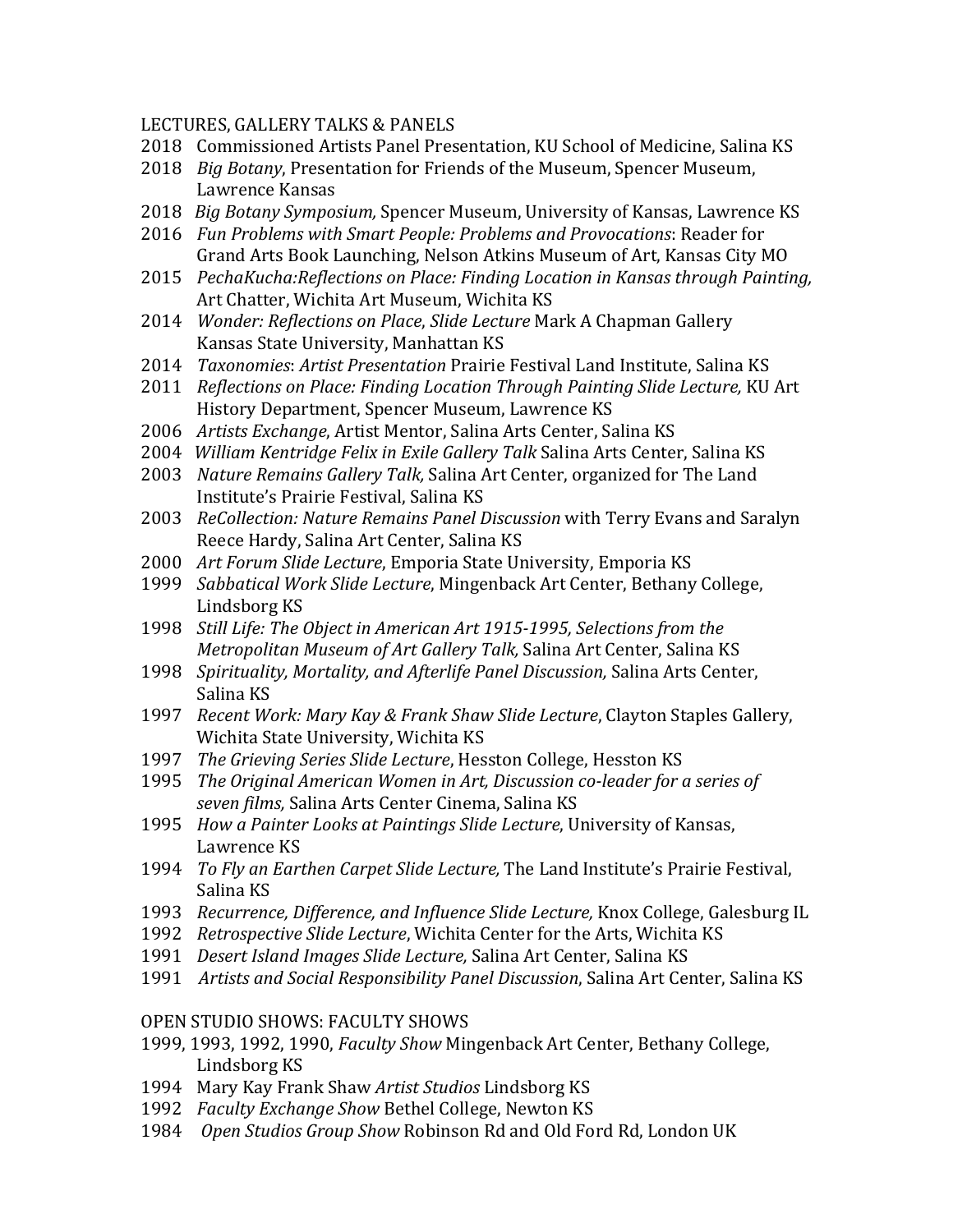- 1983 *Studio Artists Group Show* The Showroom, Bonner Rd, London UK
- 1983 *Studio Open* Robinson Rd, London UK
- 1979-1982 Artists Open Studio Exhibition New Crane Warf, Wapping, London UK

### PUBLICATIONS

- 2018 *Big Botany: Conversations with the Plant World, edited by Steven, H Goddard,* published by Spencer Museum of Art, University of Kansas
- 2016 *Problems and Provocations Grand Arts 1995-2015* Authors: Switzer & Fischer, page 421 and contribution to Speed Levitch's *Devil's Dictionary*
- 2001 "Five Drawings from the Grieving Series," River Styx, No. 61
- 1994 "To Fly and Earthen Carpet," The Land Institute Report, No. 50, Summer 1994

### REVIEWS, ESSAYS, BIOGRAPHIES & NEWS

- 2018 "Art Depicts Life," Gary Demuth, *Salina Journal*, September 18
- 2015 *The Journal: The Arts and Leadership Issue*, Volume 7 Issue 2, Kansas Leadership Center
- 2014 *"*Museum Spotlights Overlooked Artists," Judith H Dubrzynski, *Wall Street Journal, September 12*
- 2014 CBS News, Sunday Morning, November 9
- 2014 State of the Art Discovering American Art Now: Museum Catalogue Crystal Bridges Museum of Art, Bentonville AK
- 2014 "Crystal Bridges Exhibition to include Kansas and Missouri Artists" Blair Schulman for *Huffington Post*
- 2014 A. Mary Kay Catalogue Essay for Kansas City Collection 111, Dana Self
- 2014 "Painting on the Prairie," Salina Journal, September 28
- 2008 "Naturalism Two Ways: Bones, Hair, and Jaws," *Review*, Steve Walker, June 2
- 2008 "At Grand Arts, Mary Kay and Rebecca Morales show dirty, rotten and beautiful – work," *The Pitch* exhibit review, Dana Self
- 2008 "Remembering Today, Longing for Long Ago, Protecting Tomorrow," Grand Arts brochure essay, Sue Spaid
- 2008 "Mary Kay & Rebecca Morales at Grand Arts" Elisabeth Kirsh for The Kansas City *Star*
- 2003 "Nature Remains" brochure essay, Saralyn Reece Hardy
- 1992 "Contemporaries Exhibit VI" brochure essay, Leland E. Warren
- 1991 "Shapes of a Vivid Kingdom," What Is Here exhibit brochure essay, John Hull

#### AWARDS & SCHOLARSHIPS

- 2015 Sabbatical Leave spring semester, Bethany College, Lindsborg KS
- 1998 Sabbatical Leave spring semester, Bethany College, Lindsborg KS
- 1996 Burmeister Grant for Faculty Research, Bethany College, Lindsborg KS
- 1995 Jurors Award, 17th Annual Juried Exhibition, Salina Art Center, Salina, KS
- 1989 Liquitex Materials and Purchase Award, Yale University, New Haven CT
- 1989 Helen W. Winternitz Award, Yale University, New Haven CT
- 1988 Full Tuition Scholarship School of Fine Arts, Yale University, New Haven CT
- 1987 Full Tuition Scholarship School of Fine Arts, Yale University, New Haven CT